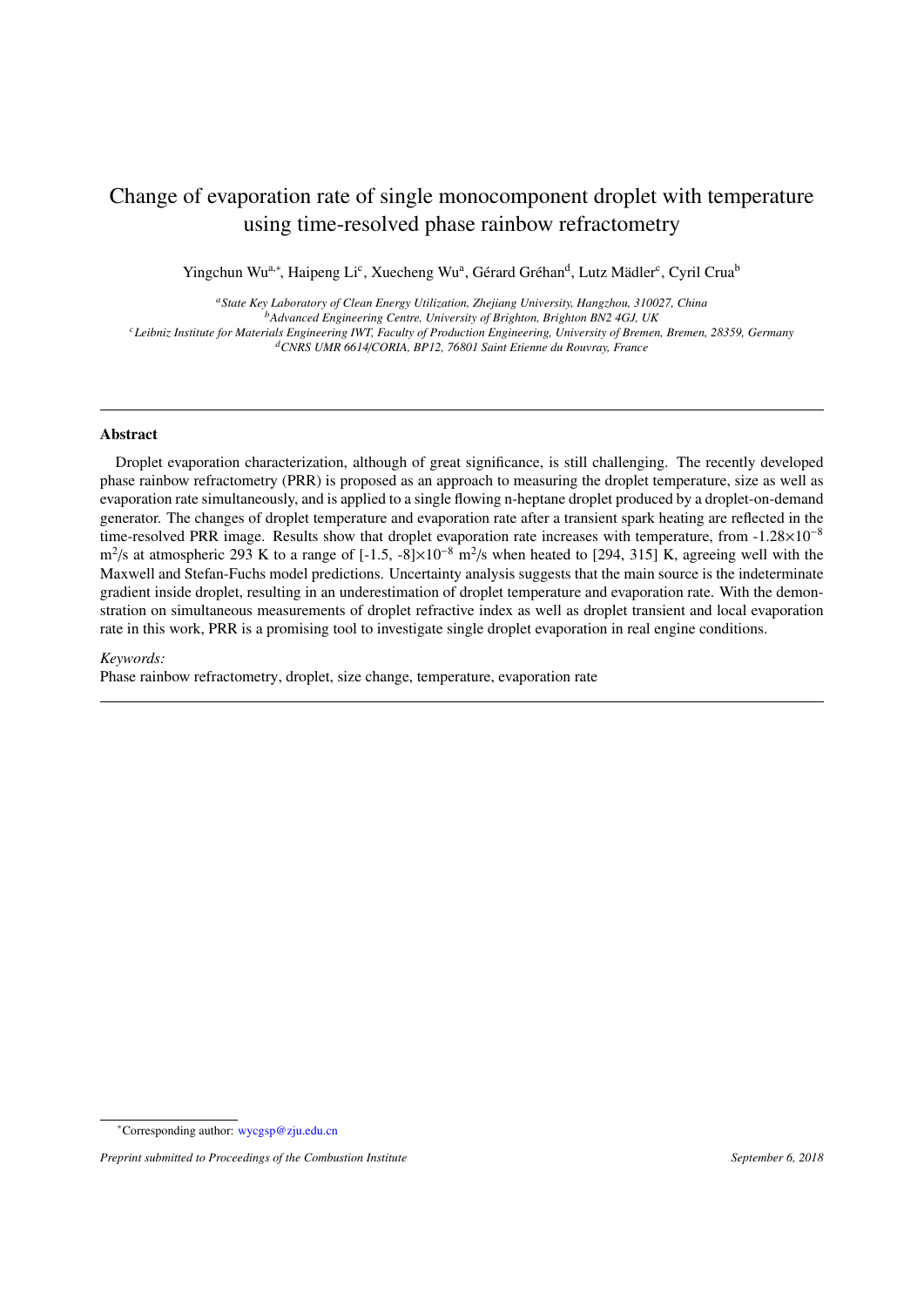# 1. Introduction

Droplet heating and evaporation are coupled heat and mass transfer processes accompanying droplet combustion, which is widely applied in liquid fuel powered de-

- <sup>5</sup> vices, such as gas turbines and internal combustion engines, etc. The droplet temperature increases upon its ejection into a hot gas medium until its surface temperature approaches boiling temperature, and meanwhile the droplet evaporation rate also changes dramatically be-
- <sup>10</sup> cause of its strong dependence on droplet temperature. The evaporation rate influences droplet life-time, local mixing and air-fuel ratio and eventually combustion [\[1–](#page-7-0) [5\]](#page-7-1), and vice versa [\[6\]](#page-7-2). Thus droplet temperature and evaporation rate are key parameters in both experimen-
- <sup>15</sup> tal and numerical investigations on droplets and sprays combustion [\[7](#page-7-3)[–9\]](#page-7-4). Droplet evaporation behaviors have attracted intensive investigations  $[10-12]$  $[10-12]$ , from monocomponent  $[13, 14]$  $[13, 14]$  $[13, 14]$  to multicomponent  $[15-19]$  $[15-19]$  at standard conditions as well as elevated temperature and 20 pressure conditions  $[20-29]$  $[20-29]$ .
	- A quantitative and simultaneous measurement of flowing droplet temperature and evaporation rate is of great importance, but involves multiple trans-scale parameters and thus is challenging, especially for droplets
- $25$  with size below 100  $\mu$ m. For the droplet temperature determination, spectroscopic imaging is widely employed, and techniques of this category include laser-induced fluorescence (LIF) [\[26,](#page-7-13) [30–](#page-7-14)[32\]](#page-7-15), and laser induced phosphorescence (LIP) [\[33\]](#page-7-16). The Lagrangian strategy by
- <sup>30</sup> tracking droplet images via various visualization techniques is commonly applied to investigate the average evaporations of suspended [\[17,](#page-7-17) [19,](#page-7-10) [21,](#page-7-18) [24,](#page-7-19) [25,](#page-7-20) [27,](#page-7-21) [28\]](#page-7-22), levitated [\[15\]](#page-7-9) or flowing droplets [\[23,](#page-7-23) [34,](#page-7-24) [35\]](#page-7-25). An alternative to droplet imaging is morphology dependent
- <sup>35</sup> resonance (MDR) [\[15,](#page-7-9) [35\]](#page-7-25), that monitors droplet size with accuracy up to hundreds of nanometer, with the limit of perfectly spherical droplet. Recently, phase interferometric particle imaging (PHIPI) was developed to measure very small changes in droplet size via the
- <sup>40</sup> time-resolved light scattering fringes at forward direction [\[36\]](#page-7-26). Rainbow refractometry can precisely measure droplet temperature/refractive index via rainbow position [\[8,](#page-7-27) [15,](#page-7-9) [37,](#page-7-28) [38\]](#page-7-29). Its recent advances from traditional point-probe standard/global rainbow techniques
- to one-dimensional phase rainbow refractometry (PRR) [\[39–](#page-7-30)[41\]](#page-7-31), permits accurate measurement of droplet size changes, in addition to droplet temperature and size. This capability makes PRR an ideal tool for transient droplet evaporation/condensation characterization, in
- <sup>50</sup> which processes droplet size undergoes tiny changes in the order of micrometer or even less. In [\[39,](#page-7-30) [41\]](#page-7-31), the

PRR was applied to droplet streams with a low sampling frequency (less than twenty Hz), but impractical to monitor the evaporation rate of a single droplet.

<sup>55</sup> Most of measurements of droplet evaporation rate were conducted under a constant droplet temperature. While in real spray combustion applications, droplets are heated up with the evaporation rate increasing. In some extreme cases, droplets are subject to a transient <sup>60</sup> heat, i.e., spark heating in spark ignition (SI) engines or flame heating when passing through a flame front, while evaporation rates of those processes have been rarely measured experimentally, due to the lack of proper tools. Technically, by using a single lens and a high <sup>65</sup> speed linear camera rather than an imaging system with three lenses, two slits and a planar sensor as in previous PRR systems [\[39,](#page-7-30) [41\]](#page-7-31), this work introduces a simple and low-cost implementation of a time resolved PRR with sampling frequency up to 67 kHz. Based on this technique, the change of droplet temperature and transient evaporation rate of a single isolated droplet under a transient heat are experimentally determined, demonstrating an approach for experimental investigation of the aforementioned problems. Below is details of the <sup>75</sup> time resolved PRR technique, experimental configuration and results.

# 2. Methodology

# *2.1. Phase rainbow refractometry (PRR)*

As schematically shown in Fig. [1a,](#page-2-0) rainbow light of a droplet with refractive index (*n*) mainly contains two orders of its light scattering according to van de Hulst's notation [\[42\]](#page-7-32). The dominant one is the second order refraction experiencing one internal reflection at droplet inner surface, denoted by *p*=2 in Debye series, and generates Airy rainbow. The rainbow angle locates at the minimum inflection angle, and the angular position  $(\theta_{\text{re}})$ of the corresponding ray, which is called Descartes ray according to geometric optics, can be derived as follows.

<span id="page-1-0"></span>
$$
\theta_{\text{rg}} = 4 \arccos\left(\frac{1}{n}\sqrt{\frac{4-n^2}{3}}\right) - 2 \arcsin\left(\sqrt{\frac{n^2-1}{3}}\right) (1)
$$

The other light is the reflection at droplet outer surface, denoted by  $p=0$  in Debye series. It is much weaker than the refraction  $(p=2)$ , and thus their interference produces high frequency ripples superimposed on Airy rainbow. The droplet refractive index and size can be simultaneously retrieved from the rainbow angle position (according to Eq. [1\)](#page-1-0) and light distribution of its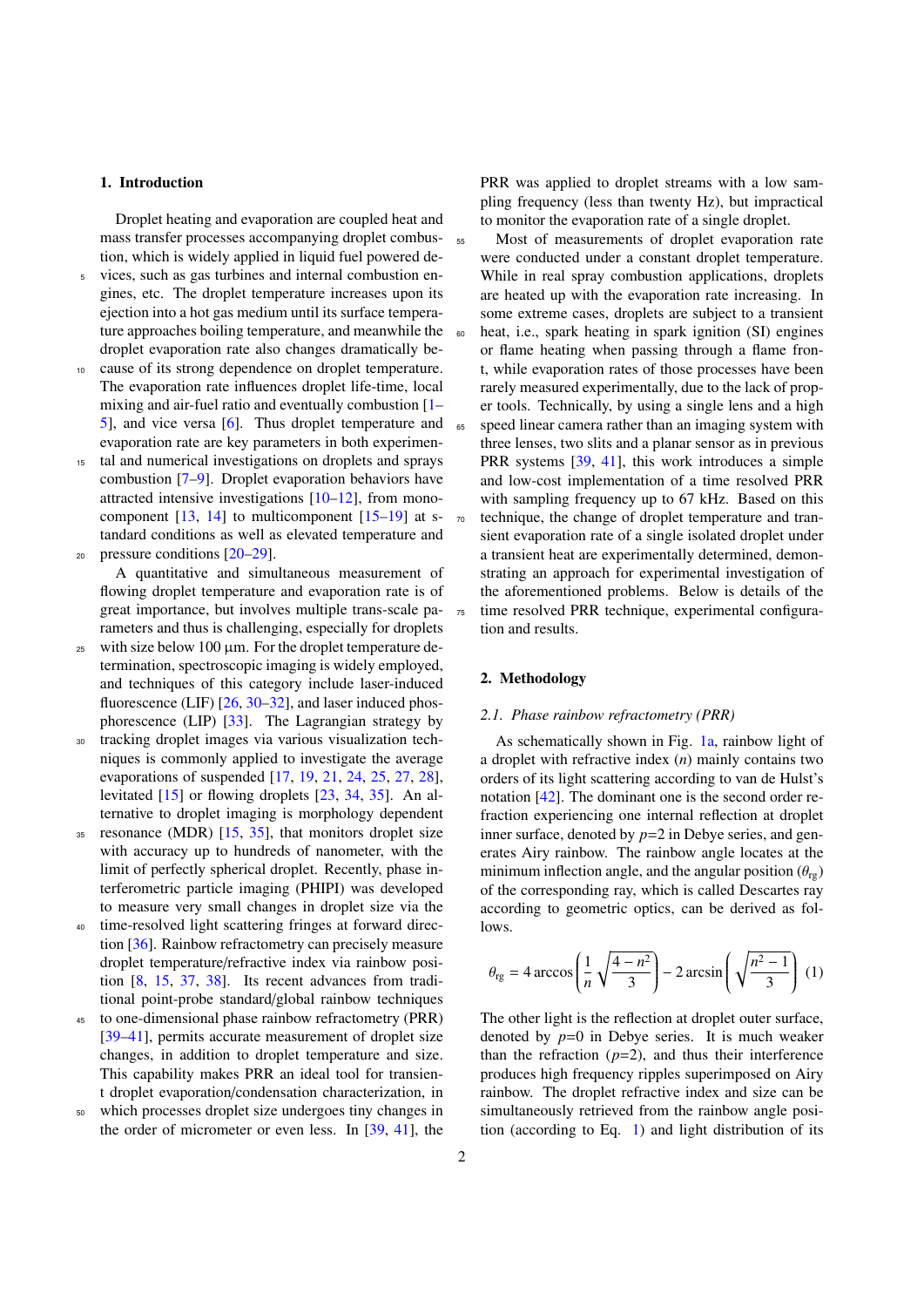<span id="page-2-0"></span>



<span id="page-2-1"></span>Fig. 1: Schematics of rainbow formation and experimental configuration of PRR for single droplet measurements. [\(a\)](#page-2-0) Trajectories of the refraction and reflection light in rainbow of a droplet. [\(b\)](#page-2-1) Experimental setup for measurement of flowing and evaporating droplet with time resolved PRR.

transient rainbow signal in standard rainbow refractometry (SRR). However, the size change ∆*D* can not be accurately obtained in a Lagrangian approach that directly compares the measured size *D* via SRR at different times. This is because the size change during the short time interval due to evaporation is at nanometer scale, which is one order less than the accuracy in size measurement with SRR. For an evaporating droplet, as illustrated by the inset in Fig. [1b,](#page-2-1) the tiny size change causes small variations to optical path lengths of the refraction and reflection which are respectively  $L_{p2} = L_{AB} + L_{BC} + L_{CK} + L_{KM}$  and  $L_{p0} = L_{FH} + L_{HI}$ , as well as to their optical path length difference,  $L_d = L_{p0} - L_{p2}$ , which eventually leads to a phase shift of their interference fringes, resulting in ripple structures. The relationship between size change of a homogeneous sphere and the phase shift ( $\Delta \phi_{d,rg}$ ) of ripple fringes has been revealed [\[41\]](#page-7-31),

<span id="page-2-4"></span><span id="page-2-2"></span>
$$
\Delta D = c_{\rm rg} \Delta \phi_{\rm d,rg} \tag{2}
$$

The coefficient  $(c_{\text{re}})$  at the Airy rainbow angle is,

<span id="page-2-3"></span>
$$
c_{\text{rg}} = \frac{\lambda}{2\pi} \frac{3^{3/2} n^2}{(8 + 10n^2) \sqrt{n^2 - 1}}
$$
 (3)

where  $\lambda$  is the light wavelength.

With the obtained droplet size *D* and size change ∆*D* over time interval ∆*t*, the transient evaporation rate can be measured directly as follows.

$$
k_e = \frac{\left[ (D + \Delta D)^2 - D^2 \right]}{\Delta t} = \frac{2D\Delta D}{\Delta t} + o\left(\frac{\Delta D^2}{\Delta t}\right) \tag{4}
$$

# <sup>80</sup> *2.2. Experimental setup*

Figure [1b](#page-2-1) schematically shows the setup for the measurement of a single evaporating droplet. Single droplets of n-heptane were reproducibly generated with a droplet-on-demand generator at a frequency of 4 Hz, <sup>85</sup> ejected into free space with an ambient temperature of 295.9 K, and moved vertically upward. The initial droplet diameter (*D*) was measured using a microscopic shadowgraph imaging with a value of  $81-82.5 \mu m$ , as the droplet image shown in the inset of Fig. [1b.](#page-2-1) <sup>90</sup> The droplet velocity was measured using a high-speed camera. An oxygen co-flow was delivered to the plastic square frustum with a length of 10 mm, and flowed along with the generated droplets, with the velocity controlled by a mass flow controller. In order to produce a <sup>95</sup> uniform flow around the droplets, the dimension of the co-flow was about 120 times that of the droplets. The relative velocity (*u*) between the droplet and co-flow was in the range of 0.5 m/s to 2 m/s.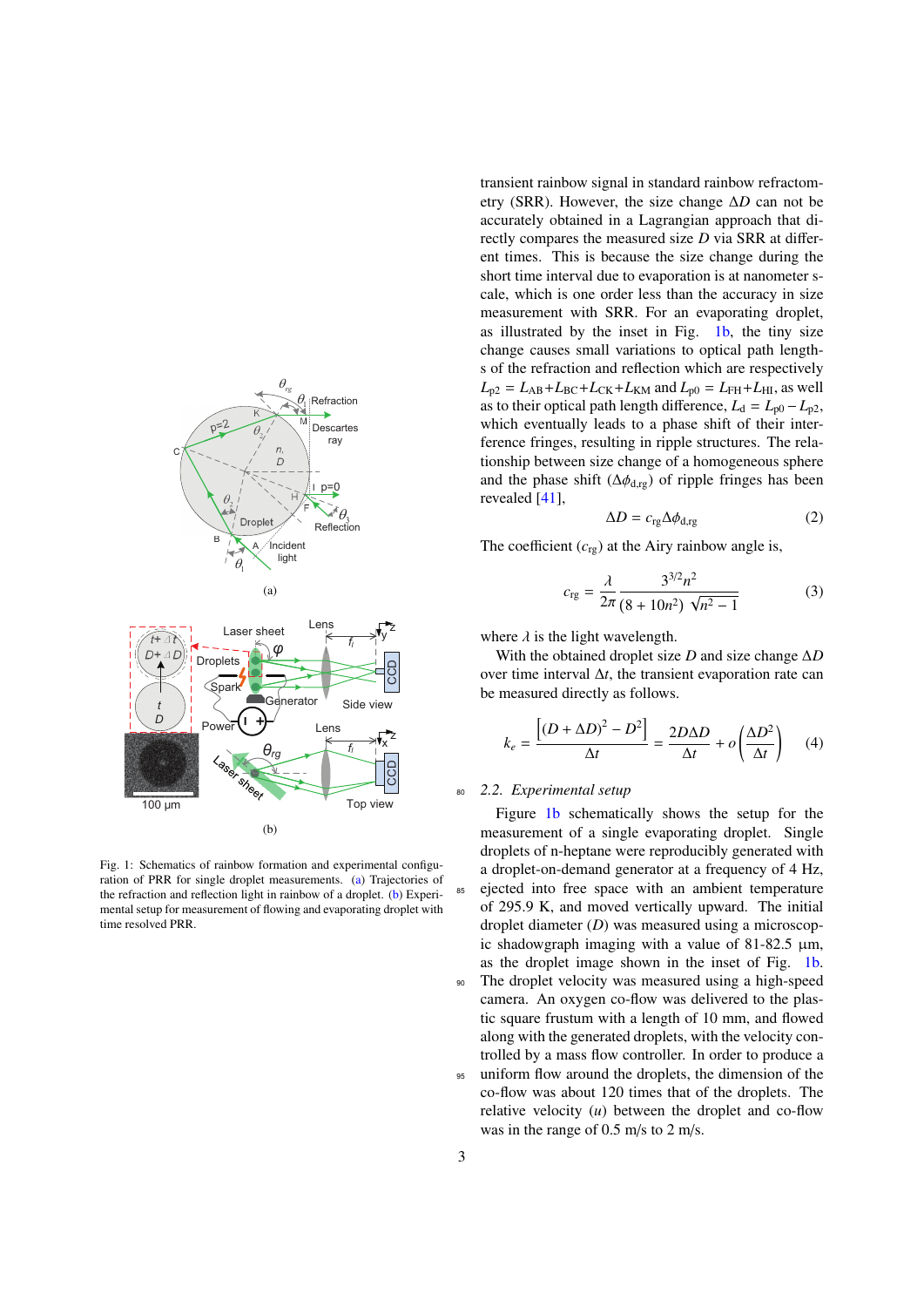The evaporating single droplet was measured with a 135 <sup>100</sup> PRR system. A 3 Watts high power continuous laser sheet, with a wavelength  $(\lambda)$  of 532 nm and a height and width of 20 mm and 2 mm, respectively, illuminated the moving droplets. The laser beam was vertically polarized and thus the rainbow was contained in the

- <sup>105</sup> perpendicular light scattering in the horizontal plane. The scattered light from the droplet around the primary rainbow angle was collected with a spherical lens (focal length 6.56 mm). The rainbow signal was recorded by a high-speed linear CCD camera. The line sensor of
- $110$  the camera, which has  $1024\times1$  pixels, was placed in the horizontal (*x*-*z*) plane at the focal plane of the lens, and thus the camera only captured the rainbow light that is parallel to the *x*-*z* plane, i.e.,  $\varphi=90^\circ$ , as illustrated by<br>Fig. 1b. This Fourier imaging system eliminates angu-Fig. [1b.](#page-2-1) This Fourier imaging system eliminates angu-
- 115 lar shift of rainbow signal along with the azimuth  $(\varphi)$ angle and droplet transversal displacement, ensuring an accurate recording. The camera was operated at a frequency of 67 kHz to record the rainbow light scattering of the moving and evaporating single droplets, forming
- <sup>120</sup> a time-resolved PRR image. During the recording, an electrical spark was discharged to heat the droplet. The energy of the spark was adjusted to avoid igniting the droplet. Thus, rainbow signals of droplet before and after a transient heating by the spark were recorded in
- <sup>125</sup> the same PRR image, and this neutralizes all other effects on these two processes and enables investigating the change of droplet evaporation rate with temperature. Each PRR image was synthesized from 1024 samples with 1024×1024 pixels. More details can be found in <sup>130</sup> [\[38\]](#page-7-29).

<span id="page-3-0"></span>

Fig. 2: Calibrated relationship between refractive index and temperature of n-heptane at 532 nm.

In order to quantitatively retrieve droplet refractive index from the recorded rainbow signal, the absolute scattering angle of the image pixel recorded by the camera was calibrated, and the angular resolution in the hor-

135 izontal direction of each pixel is 0.01°. The refractive indices of n-heptane in the temperatures from 293 K to 363 K were measured with an Abbe refractometer. Then interpolation was performed to obtain the relationship between the refractive index and temperature of n-140 heptane droplet at 532 nm, as shown in Fig. [2.](#page-3-0) This relationship is used to quantitatively evaluate droplet temperature from its measured refractive index. Calibration shows that the refractive index of n-heptane at 532 nm reduces 0.000522 per degree.

## <sup>145</sup> 3. Results and discussions

#### *3.1. Experimental results*

<span id="page-3-1"></span>

Fig. 3: A representative experimental PRR image of n-heptane droplets with a spark heating.

Figure [3](#page-3-1) shows a representative experimental PRR image of a n-heptane droplet before and after a spark heating, which depicts the evolution of rainbow. The moment of spark heating is indicated by the white line, and regarded as the zero time. Tilted ripple fringes are observed before and after the electrical spark heating, and indicate the droplet was evaporating. The rainbow in Fig. [3](#page-3-1) starts to change dramatically upon the spark <sup>155</sup> heating, which induces a strong disturbance to the flow field and subsequently to a hydrodynamic instability to the droplet. The droplet is deformed due to the momentum transfer from the spark and flow, and oscillates as a result of surface tension. Consequently, the rainbow sig-<sup>160</sup> nal is completely distorted, as shown by the oscillation region in Fig. [3,](#page-3-1) because rainbow is highly sensitive to droplet morphology and rainbow of an ellipsoid could have complicated patterns, i.e., caustics [\[43\]](#page-7-33). Thus, this oscillating and nonspherical period is not studied in this <sup>165</sup> work. The oscillation amplitude decays with the time due to the viscosity, and thus the droplet restores its spherical shape rapidly in about 2.5-3 ms after the spark, as evidenced by the reappearance of the typical standard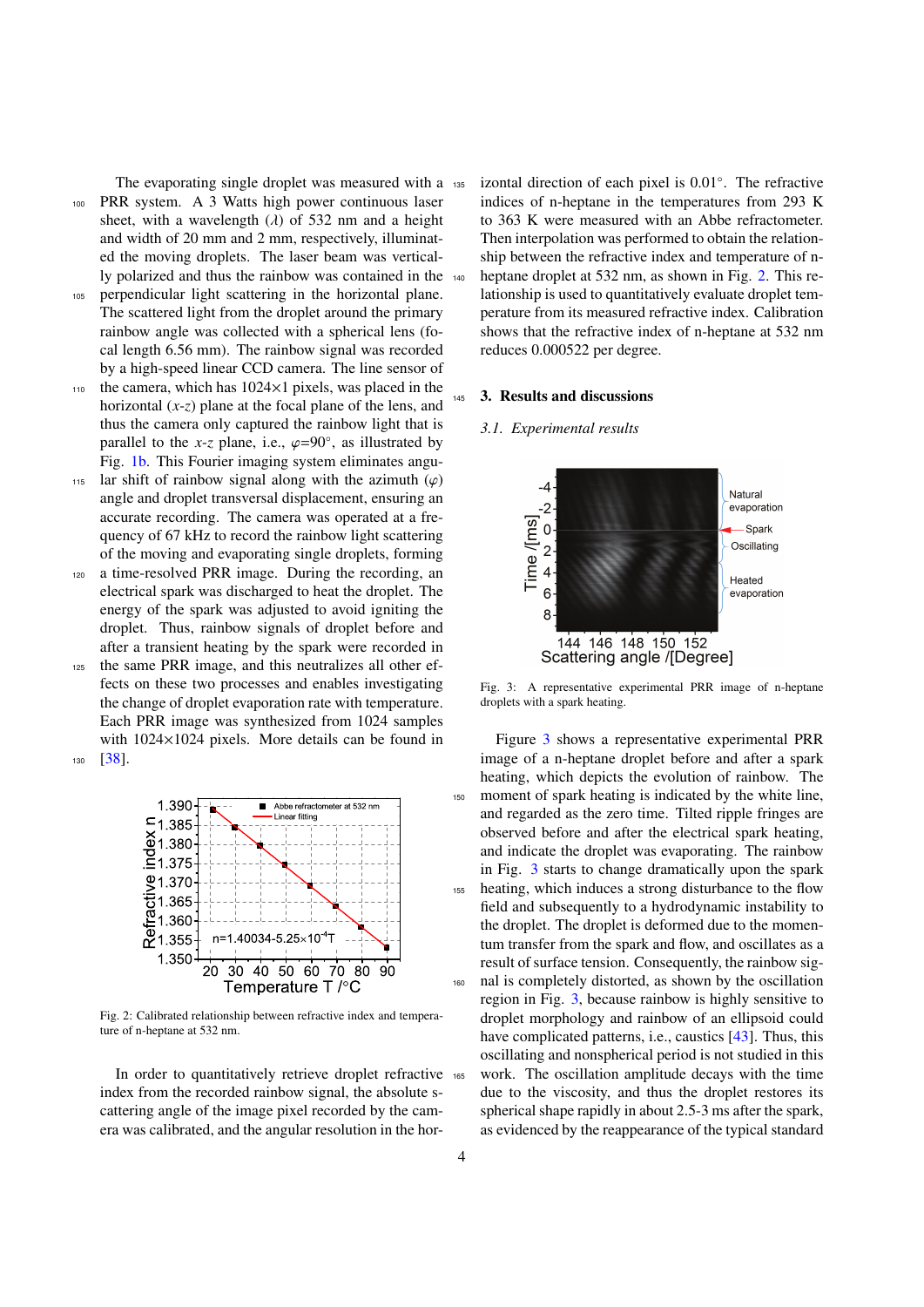rainbow signal. Meanwhile, the droplet is heated by the <sup>170</sup> spark via convection and radiation. From the calibration in Fig. [2,](#page-3-0) the droplet refractive index decreases with the temperature, and so does the rainbow angular position, as shown in Fig. [3.](#page-3-1) It is also observed that the tilt angle of the ripple fringes is larger after the spark compared

- <sup>175</sup> to times [-4 ms, 0 ms]. As revealed by previous findings [\[39,](#page-7-30) [41\]](#page-7-31), the inclining degree of the rainbow ripple, which corresponds to the phase shift of the ripples, relates to the size change and therefore the evaporation rate of the droplet. Thus, the phenomenon which has <sup>180</sup> a decrement in the rainbow angular position associated
	- with an increment in ripple fringes inclination in Fig. [3,](#page-3-1) is actually a direct observation of the change of droplet evaporation rate with temperature after heated by a s- 210 park.

<span id="page-4-0"></span>

Fig. 4: PRR for droplet temperature and size change measurement. Upper: refractive index and temperature evolution of droplet in Fig. [3](#page-3-1) after spark heating. Lower: the phase shift angle in PRR and the linked size change of the evaporating droplet.

<sup>185</sup> Both the droplet temperatures and evaporation rates during time regions of [-2.5 ms, -0.5 ms] before heating <sub>235</sub> and [2.5 ms, 7 ms] after spark are quantitatively evaluated, as demonstrated by the upper and lower parts of Fig. [4,](#page-4-0) respectively. Both regions are divided as a set of indi-<sup>190</sup> vidual rainbow signals, with each averaged within about

- 60 µs and a time step between two adjacent signals of 30 µs. The refractive index and diameter are yielded by automatically searching the closest fitting to the experimental rainbow signal among the candidate rainbow
- <sup>195</sup> signals calculated from the modified complicated angu-

lar momentum theory [\[44\]](#page-7-34), and the upper inset of Fig. [4](#page-4-0) demonstrates an accurate rainbow signal inversion signified by the global alignment in Airy rainbow position as well as the local match in fine ripples. Note that there is a rather sudden jump in refractive index and an associated decrease in temperature before the spark. This is mainly caused by the collaborative influences of periodical ripples and morphology-dependent resonances on the optimal fitting algorithm, which could terminate <sup>205</sup> at a local optimization rather than a global one, leading to jumps. Results of sixty droplets show that their initial temperatures are stabilized around 293.2±0.8 K, which is a little lower than the room temperature due to heat loss caused by natural evaporation. While the droplet temperatures after a spark heating vary substantially, with the mean temperature from 294 K to 315 K. As exemplified by the results of Fig. [3](#page-3-1) in Fig. [4,](#page-4-0) the droplet temperature increases from about 295 K to about 305 K during [2.5 ms, 5 ms] by the spark, and af-<sup>215</sup> ter about 5 ms the temperature is stable. The differences in droplet mean temperature and heating rate can be attributed to the different heating processes, i.e., different relative position between the spark arc and droplet.

With the determined droplet refractive index and di-<sup>220</sup> ameter, then the droplet size change and subsequently evaporation rate are measured using the method proposed in [\[41\]](#page-7-31). Here we briefly recall the algorithm. The Airy rainbow of the droplet is computed using the measured droplet mean refractive index and diameter, and <sup>225</sup> then it is subtracted from the experimental rainbow signal, yielding the separated ripple fringes, as a pair of ripples shown in the lower inset of Fig. [4.](#page-4-0) The droplet size change ∆*D* during a time interval ∆*t* is obtained ac-cording to Eq. [2](#page-2-2) by evaluating the phase shift  $\Delta \phi_{d,rg}$ <sup>230</sup> between their ripple fringe pair from their cross power spectrum density (CPSD). The size changes and thereafter evaporation rates of both regions before and after the spark heating are calculated, as shown in the lower panel of Fig. [4.](#page-4-0) Results show that size changes and evaporation rates are quite stable before the spark heating, with an evaporation rate of  $-1.28 \pm 0.04 \times 10^{-8}$  m<sup>2</sup>/s, confirming with the former measurement [\[41\]](#page-7-31). The stabilities in the measured refractive indices and evaporation rates before the spark heating imply the identities <sup>240</sup> of the generated droplets, the surrounding environments and their interactions during that region. While similar to the droplet temperature, the droplet evaporation rate after the spark heating also varies in a quite large range between -1.5 ×10<sup>-8</sup> m<sup>2</sup>/s and -8 ×10<sup>-8</sup> m<sup>2</sup>/s.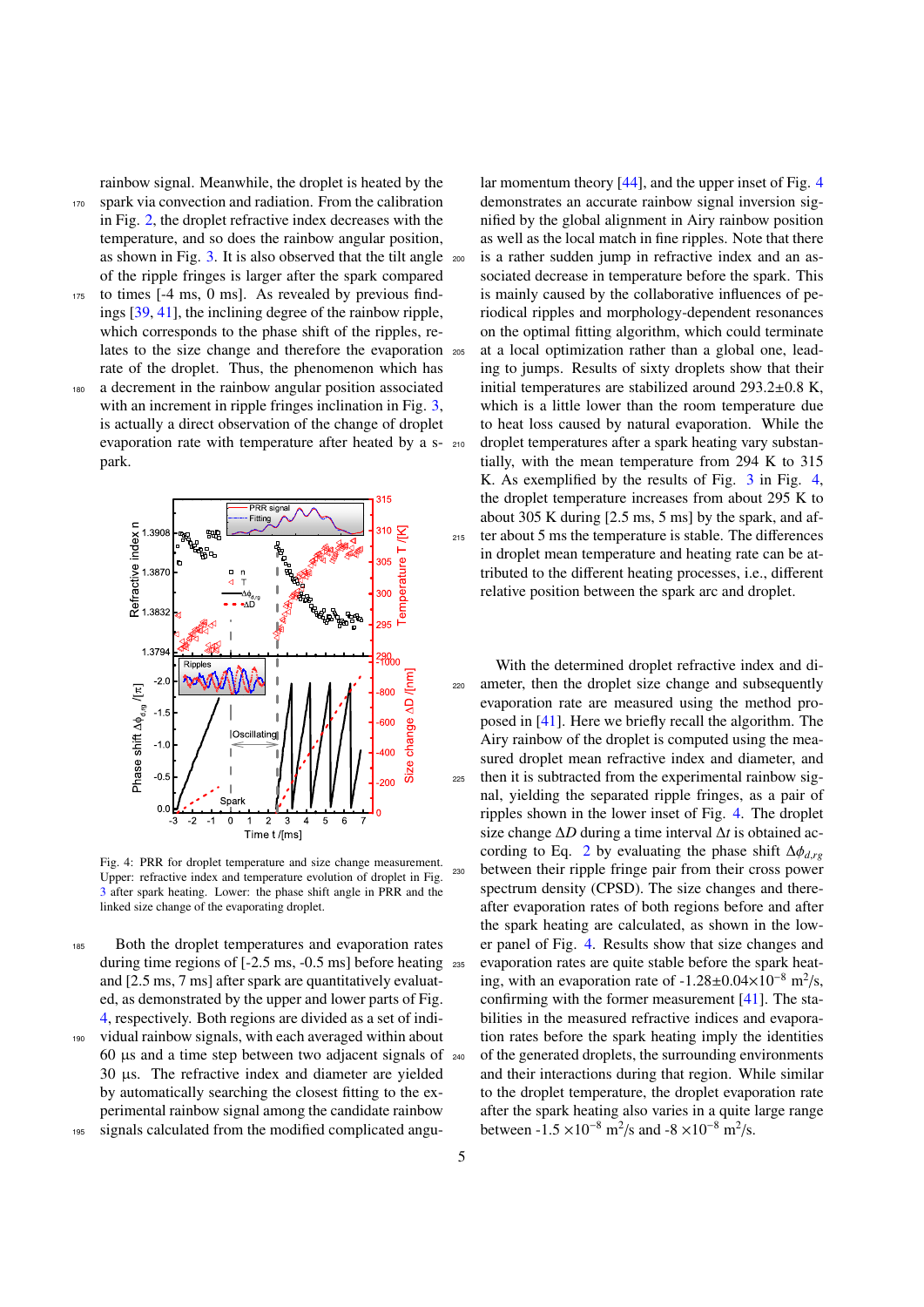### <sup>245</sup> *3.2. Evaporation model comparison*

The theoretical evaporation rates of a moving droplet at the experimental conditions were also computed using the Maxwell and Stefan-Fuchs model according to the following equation [\[11,](#page-7-35) [45\]](#page-7-36),

$$
k_t = 4D_v \frac{\rho_g}{\rho_l} \text{Sh} \ln \left( 1 + B_M \right) \tag{5}
$$

where  $D<sub>v</sub>$  is the diffusion coefficient of the vapor, and  $\rho_g$  and  $\rho_l$  are the densities of the gas surrounding the droplet, and of the droplet's liquid phase, respectively. The Sherwood number (Sh) is calculated with the correlation [\[46\]](#page-7-37),

$$
Sh = 2.009 + 0.514 \text{Re}^{1/2} \text{Sc}^{1/3}
$$
 (6)

where  $\text{Re} = uD/v$  is the Reynolds number, with *u* the velocity of the gas with respect to the droplet and ν the kinematic viscosity of the vapor. Sc =  $v/D_v$  is the Schmidt number.  $B_M = (\rho_{vs} - \rho_{vo})/\rho_{gs}$  is the Spalding<br>mass transfer number, where  $\rho_{so} = \rho_{gas}$  are the mass den-

 $\omega_{\text{250}}$  mass transfer number, where  $\rho_{\text{vs}}, \rho_{\text{vo}}$  are the mass density of the vapor at the droplet surface and at infinity for the saturated pressured relating to the droplet temperature, respectively, and  $\rho_{gs}$  is the gas density surrounding the droplet. Note that  $\rho_{vs}$  is controlled by the droplet <sup>255</sup> surface temperature, and is approximated as the temperature measured with rainbow refractometry in this work.  $\rho_{\nu\infty}$  is assumed to be zero in the calculation. The theoretical evaporation rates of n-heptane droplets at measured mean temperatures are calculated using <sup>260</sup> temperature-dependent properties obtained from NIST



<span id="page-5-0"></span>

Fig. 5: Measured evaporation rates of sixty n-heptane droplets at dif-  $310$ ferent temperatures and their comparisons with model predictions.

Figure [5](#page-5-0) shows the experimental droplet evaporation rate versus droplet temperature measured with PRR, and the star denotes the natural evaporation rate before s-<sup>265</sup> park heating. It is found that the droplet evaporation

rate obviously increases with temperature in the experimental region. The theoretical evaporation rates of a moving droplet at the experimental conditions were al-so plotted in Fig. [5](#page-5-0) for comparison. The lower and upper boundaries of the band correspond to velocities of 0.0 m/s and 2 m/s, respectively. At zero relative velocity, where the Re number reduces to 0 and Sherwood number (Sh) approaches 2, the vapor diffuses away from the droplet which determines the evaporation rate. The theoretical evaporation rate before the spark heating is  $-1.36 \times 10^{-8}$  m<sup>2</sup>/s, consistent with but still a little larger than the experimental value, which could be partially explained that the droplet surface temperature is a little lower than the droplet average temperature in natural evaporation. This means that the droplet almost fully follows the co-flow, and also demonstrates the feasibility and accuracy of droplet evaporation rate measured with PRR. While after the spark heating, the droplet evaporates faster than those at zero velocity conditions, and close to theoretical values with velocities between 0.5 m/s to 2 m/s. This is because the gas gains a relative velocity when it is heated by the spark resulted from thermal buoyancy. The vapor is transferred away by the convection in additional to the diffusion, which also in-<sup>290</sup> creases with the temperature. Thus, the droplet evaporation rate increases as a result of these two collaborative effects. A comparison between the experimental and theoretical values shows that they agree well with each other in the general qualitative trend as well as quanti-<sup>295</sup> tative values.

# *3.3. Uncertainty analysis*

Despite the good quality of the experimental PRR images and the accurate inversion algorithm, the measurements of refractive index (temperature) and evaporation <sup>300</sup> rates have some uncertainties. This includes the systematic uncertainty that arises from the optical measurement system and from the inversion algorithm. Errors in absolute scattering angle calibration of the captured rainbow signal, which might be caused by the limited <sup>305</sup> resolution of the rotation platform and pixel pitch is up to 0.05°. This leads to uncertainties of  $\pm 3 \times 10^{-4}$  and 0.6◦C in droplet refractive index and temperature, respectively. Another source of uncertainty is from the inversion algorithm. Since ripple structures are taken into account during the optimization, the target function is not monotonic but is superimposed with ripples which are ascribed to the periodical variation of ripple with the size parameter. Besides, the semi-classical complex angular momentum theory for the fast calculation of rain-315 bow is an asymptotic approximation of the exact Debye series  $(p=0, 2)$ . Subsequently, the search for an optimal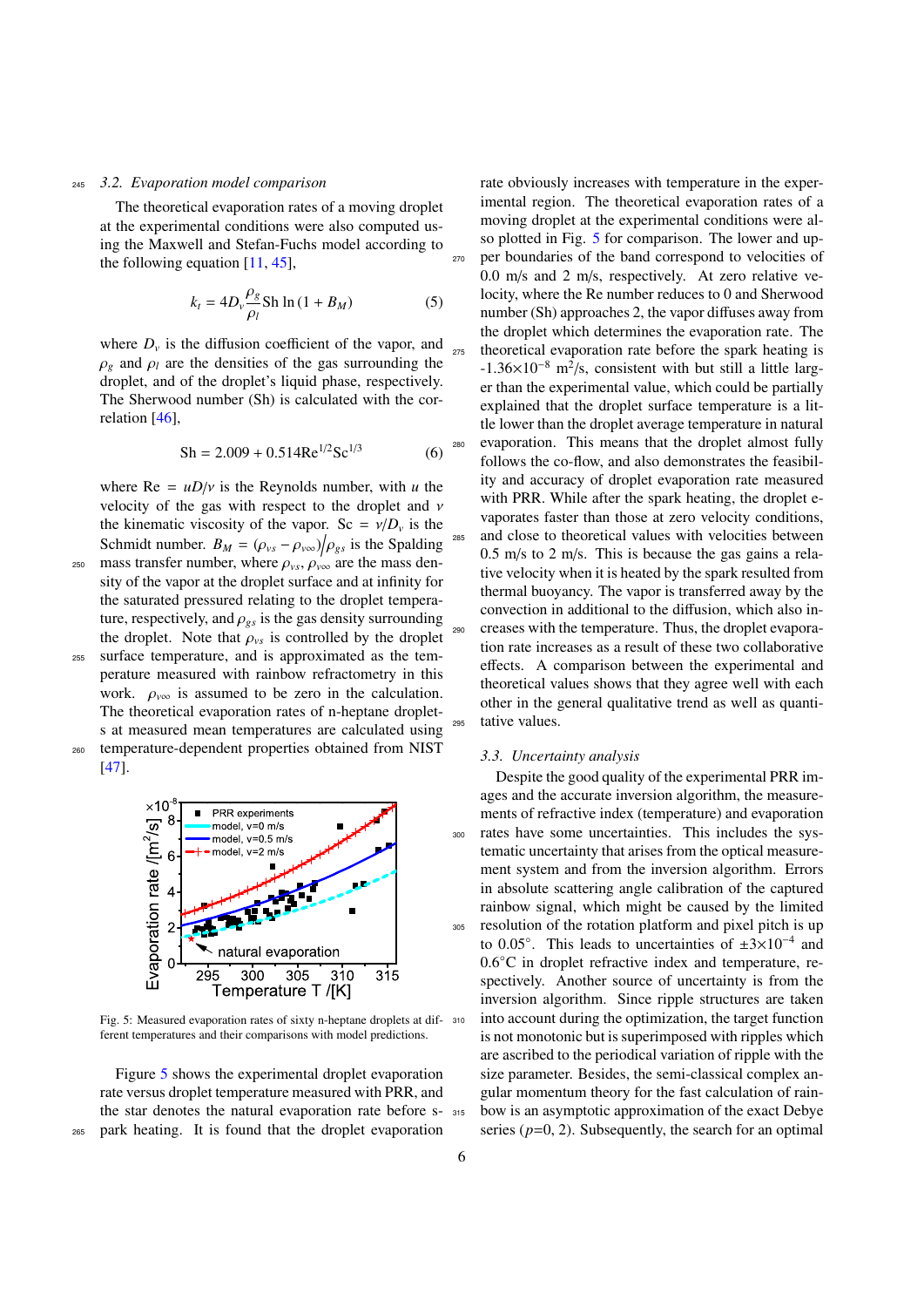match between the measured and simulated rainbows could terminate at a local optimization near the global optimum. Hence the accuracy of the refractive index

<sup>320</sup> measurement is in the fourth digit with an uncertainty of about  $\pm 4 \times 10^{-4}$ . Thus, the systematic temperature uncertainty is about  $\pm 1.4$  °C in total.

Another important issue for the uncertainty is the inhomogeneity of the real droplets. As the droplet sub-<sup>325</sup> ject to heating and evaporation, a negative temperature

- gradient and a positive refractive index gradient are developed from the droplet surface to the inner core. Provided that the isolated droplet is radially symmetrical with one-dimensional gradient at the experimental low
- <sup>330</sup> Reynolds number (Re) region, the light refracted into the droplet bends and its trajectory is a curve inside the gradient droplet. The primary rainbow position of an inhomogeneous droplet depends on both the absolute value and its profile. The difference between the ho-
- <sup>335</sup> mogeneous model and physically inhomogeneous process brings about an inevitable indeterminacy in refractive index measurement and the linked droplet temperature as well, even though it is always possible to find a good fitting in both rainbow position and even rip-
- <sup>340</sup> ple structure in the inversion. The obtained refractive index/temperature is neither the droplet surface refractive index/temperature nor the droplet core refractive index/temperature. It is also worth mentioning that the droplet reaches a virtually homogeneous refractive in-
- <sup>345</sup> dex/temperature distribution in a short fraction of the characteristic time, and thus the influence of heating is restricted to a short period after the transient heating, which is mainly the oscillating period [\[48\]](#page-7-39). The measured refractive index/temperature is a kind of average
- <sup>350</sup> value close to the outer region, and the region in which the rainbow light trajectory locates is usually less than half of the droplet radius [\[48\]](#page-7-39). Previous analysis of heated heptane droplets revealed that the uncertainty of refractive index measurement can be up to 5% - 10% [\[37\]](#page-7-28).
- 355 According to Eq. [4,](#page-2-3) the uncertainty of droplet evaporation rate arises from indeterminacies in droplet diameter and its regressing rate. The droplet size, determined in PRR has an accuracy of  $\pm$  1.5  $\mu$ m and a relative uncertainty of about 2%. Concerning the size change rate
- 360 measurement according to Eq. [2,](#page-2-2) the phase shift angle and the coefficient, whose accuracy can be affected by the above refractive index and size uncertainty, are the two main sources. Errors of droplet refractive index and size measurement have little influences in the
- phase shift measurement because it is a relative and averaged one with respect to the reference ripple fringe. Thus, the measured phase shift has a discrepancy as low as 0.6% in this work. The uncertainty of the coefficien-

t plays a determinant role in evaporation rate accuracy, and lies in two parts. One uncertainty calculated from Eq. [3](#page-2-4) is induced by the measured refractive index error, but with value less than 1%. Note that Eq. [2](#page-2-2) is derived on the hypothesis of homogeneous sphere, which would not strictly hold and is an approximation of the heated and evaporating droplet in the experiment. The exact bent trajectory of the light inside the droplet is difficult to ascertain because of the unknown of the exact gradient profile, and thus it is difficult to quantify its effects on the size change measurement. The responses of the phase of interferometric ripples can be evaluated by modeling the radially symmetric droplet with a continuous internal refractive index profile using geometric optics [\[49\]](#page-7-40) or a multilayered sphere by rigorous light scattering [\[50\]](#page-7-41). The gradient of a heated droplet shifts the ripple fringes opposite to the direction by droplet size reduction and partially counterbalances the phase shift angle. This suggests that the coefficient calculated by Eq. [3](#page-2-4) is underestimated. If the gradient is steady and the droplet approaches a so-called 'wet-bulb' equilibrium (page 109 of  $[45]$ ), where the heat transferred to the droplet is all spent on evaporation, the curved light trajectory keeps unchanged and underestimation of size change is minimized at this condition. While at other conditions, the heat penetrates droplet surface and transfers inside, causing changes of temperature and refractive index profiles and subsequently light trajectory. Then, this worsens the accuracy with discrepancy up to 10% or even higher. From the above analysis, the measured droplet temperatures were lower than droplet sur-<sup>400</sup> face temperatures, and the evaluated evaporation rates are less than their real values, and the amount of uncertainty mainly relies on the inhomogeneity of the gradients.

# 4. Conclusions

A time resolved one-dimensional phase rainbow refractometry, with simple configuration and robust performance, has been applied to measure droplet refractive index/temperature, size and size changes, providing an ideal approach to droplet evaporation characterization. The evolutions of temperature and evaporation rate of single isolated droplet after a transient spark heating are investigated with the PRR system. The droplet temperature measured by PRR tends to reflect the region close to droplet surface. Experimental measurements show that droplet evaporation rate obviously increases with temperature after spark heating, and are well consistent with predictions by evaporation model. The measurement uncertainty is mainly attributed to the droplet